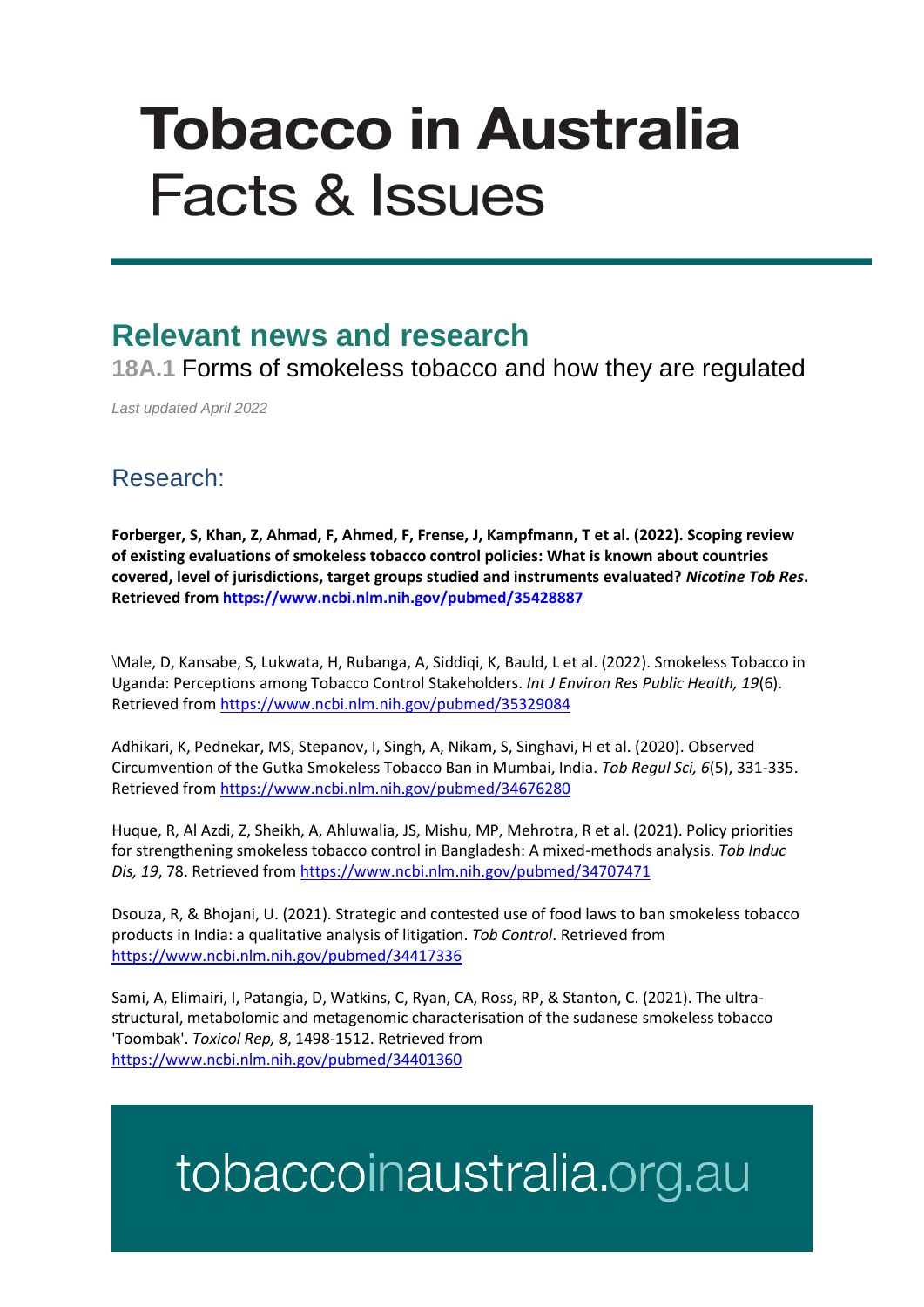Sharma, AD, Garg, S, Singh, MM, Deshmukh, CP, Sharma, P, & Borle, AL. (2021). Prevalence and Social Contextual Factors of Smokeless Tobacco Use: Insights from Schools of Delhi, India. *Asian Pac J Cancer Prev, 22*(8), 2351-2355. Retrieved from<https://www.ncbi.nlm.nih.gov/pubmed/34452545>

James, SA, Heller, JG, Hartman, CJ, Schaff, AC, Mushtaq, N, & Beebe, LA. (2021). Smokeless Tobacco Point of Sale Advertising, Placement and Promotion: Associations With Store and Neighborhood Characteristics. *Front Public Health, 9*, 668642. Retrieved from <https://www.ncbi.nlm.nih.gov/pubmed/34055727>

Mahees, M, Amarasinghe, HK, Usgodaararachchi, U, Ratnayake, N, Tilakarathne, WM, Shanmuganathan, S et al (2021). A Sociological Analysis and Exploration of Factors Associated with Commercial Preparations of Smokeless Tobacco Use in Sri Lanka. *Asian Pac J Cancer Prev, 22*(6), 1753-1759. Retrieved from<https://www.ncbi.nlm.nih.gov/pubmed/34181330>

Reed, D, Bowen, E, Fint-Clark, B, Clark, B, Cobb, N, Danberry, KM et al (2021). Stopping Smokeless Tobacco Use: A Call to Action. *Front Public Health, 9*, 601890. Retrieved from <https://www.ncbi.nlm.nih.gov/pubmed/34123982>

Azzopardi, D, Liu, C, & Murphy, J. (2021). Chemical characterization of tobacco-free "modern" oral nicotine pouches and their position on the toxicant and risk continuums. *Drug Chem Toxicol*, 1-9. Retrieved from<https://www.ncbi.nlm.nih.gov/pubmed/34034614>

Czaplicki, L, Patel, M, Rahman, B, Yoon, S, Schillo, B, & Rose, SW. (2021). Oral nicotine marketing claims in direct-mail advertising. *Tob Control*. Retrieved from <https://www.ncbi.nlm.nih.gov/pubmed/33958422>

Hecht, SS. (2019). Smokeless tobacco and its constituents. In R. A. Baan, B. W. Stewart, & K. Straif (Eds.), *Tumour Site Concordance and Mechanisms of Carcinogenesis*. Lyon (FR). Retrieved from <https://www.ncbi.nlm.nih.gov/pubmed/33979074>

Naznin, E, Wynne, O, George, J, Denham, AMJ, Hoque, ME, Milton, AH et al (2021). Smokeless tobacco policy in Bangladesh: A stakeholder study of compatibility with the World Health Organization's Framework Convention on Tobacco Control. *Drug Alcohol Rev*. Retrieved from <https://www.ncbi.nlm.nih.gov/pubmed/33470003>

Arora, M, Chugh, A, Jain, N, Mishu, M, Boeckmann, M, Dahanayake, S et al (2020). Global impact of tobacco control policies on smokeless tobacco use: a systematic review protocol. *BMJ Open, 10*(12), e042860. Retrieved from<https://www.ncbi.nlm.nih.gov/pubmed/33361080>

Qian, ZJ, Hill, MJ, Ramamurthi, D, & Jackler, RK. (2020). Promoting Tobacco Use Among Students: The U.S. Smokeless Tobacco Company College Marketing Program. *Laryngoscope*. Retrieved from <https://www.ncbi.nlm.nih.gov/pubmed/33185280>

Couch, ET, Urata, J, & Chaffee, BW. (2019). Limited-edition smokeless tobacco packaging: Behind the camouflage. *Tob Induc Dis, 17*, 58. Available from:<https://www.ncbi.nlm.nih.gov/pubmed/31582947>

Hrywna, M, Grafova, IB, & Delnevo, CD. (2019). The Role of Marketing Practices and Tobacco Control Initiatives on Smokeless Tobacco Sales, 2005-2010. *Int J Environ Res Public Health, 16*(19). Available from:<https://www.ncbi.nlm.nih.gov/pubmed/31569394>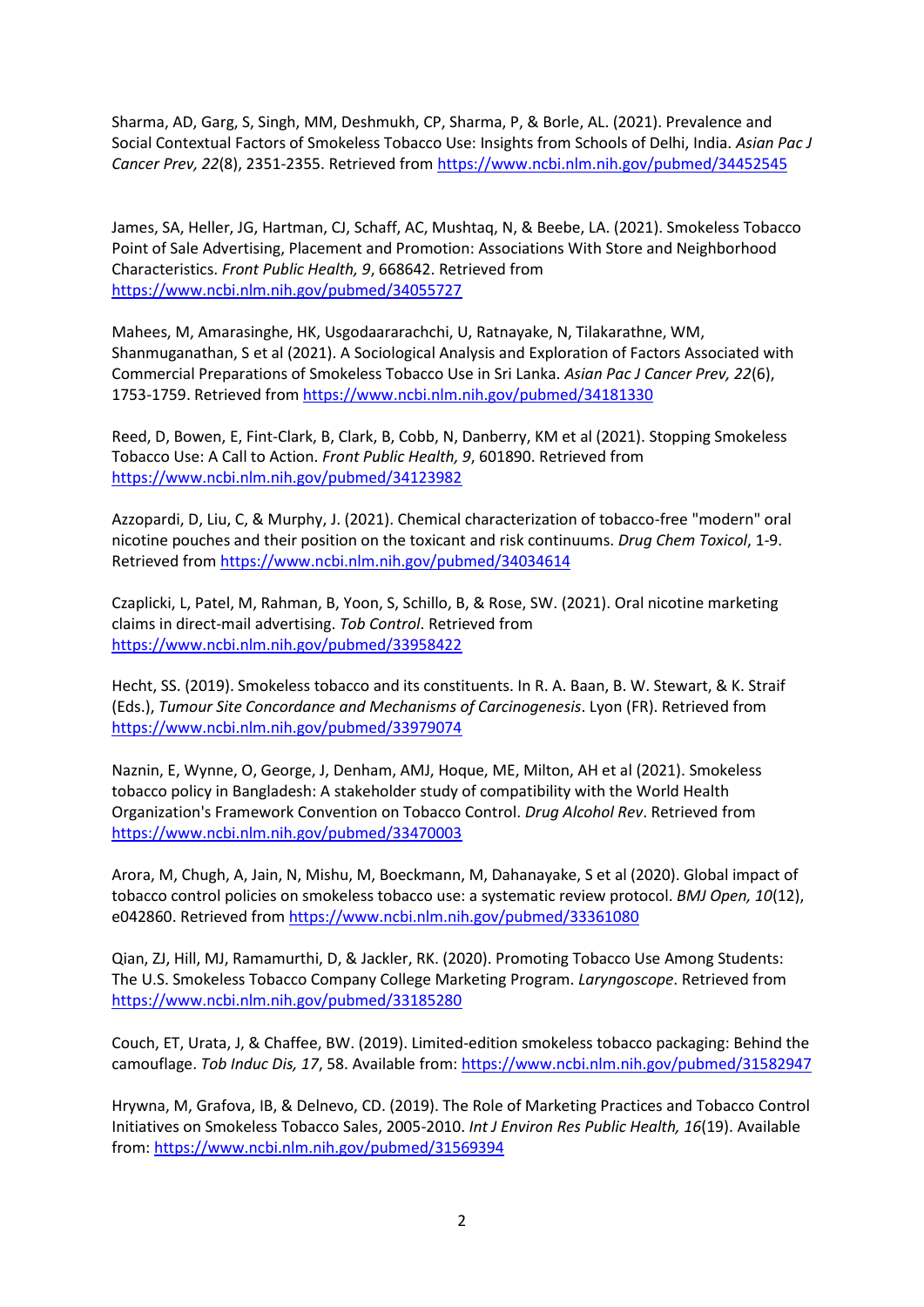Siddiqi, K, & Mishu, MP. (2019). Smokeless tobacco: Why does it need special attention? Respirology. Available from:<https://www.ncbi.nlm.nih.gov/pubmed/31195425>

Muhammad-Kah, RS, Pithawalla, YB, Boone, EL, Wei, L, Jones, MA, Black, RA et al. (2019). A Computational Model for Assessing the Population Health Impact of Introducing a Modified Risk Claim on an Existing Smokeless Tobacco Product. Int J Environ Res Public Health, 16(7). Available from: <https://www.ncbi.nlm.nih.gov/pubmed/30970571>

Shanahan, D. Tobacco control: Safer without snus. Br Dent J, 2018. 225(8), 685-686. Available from: <https://www.nature.com/articles/sj.bdj.2018.940.pdf>

Mehrotra, R, Grover, S, Chandra, A. Role of World Health Organization Framework Convention on Tobacco Control Global Knowledge Hub on Smokeless Tobacco. Indian J Med Res, 2018. 148(1), 7-13. Available from[: https://www.ncbi.nlm.nih.gov/pubmed/30264749](https://www.ncbi.nlm.nih.gov/pubmed/30264749)

Mehrotra, R, Sinha, DN. Global challenges in smokeless tobacco control. Indian J Med Res, 2018. 148(1), 1-3. Available from[: https://www.ncbi.nlm.nih.gov/pubmed/30264747](https://www.ncbi.nlm.nih.gov/pubmed/30264747)

Saraf, DS, Mehrotra, R, Chandan, K, Sinha, DN, Yadav, A. A review of trade practices of smokeless tobacco products in terms of prohibition on sale, manufacturing & importation in Framework Convention on Tobacco Control ratified Parties. Indian J Med Res, 2018. 148(1), 90-97. Available from:<https://www.ncbi.nlm.nih.gov/pubmed/30264757>

Yadav, A, Singh, A, Khadka, BB, Amarasinghe, H, Yadav, N, Singh, R. Smokeless tobacco control: Litigation & judicial measures from Southeast Asia. Indian J Med Res, 2018. 148(1), 25-34. Available from:<https://www.ncbi.nlm.nih.gov/pubmed/30264751>

Jones, DM, Popova, L, Weaver, SR, Pechacek, TF, Eriksen, MP. A National Comparison of Dual Users of Smokeless Tobacco and Cigarettes and Exclusive Cigarette Smokers, 2015-2016. Nicotine Tob Res. 2018 Aug 14;20(suppl\_1):S62-S70. Available from: <https://www.ncbi.nlm.nih.gov/pubmed/30125015>

Karmakar, D, Banerjee, A. Psychology of tobacco use: Are anti-tobacco policies encouraging the use of smokeless tobacco? A cross-sectional study in an industrial township. Ind Psychiatry J. 2017 Jul-Dec;26(2):128-133. Available from[: https://www.ncbi.nlm.nih.gov/pubmed/30089958](https://www.ncbi.nlm.nih.gov/pubmed/30089958)

Kozlowski, Lynn T. Origins in the USA in the 1980s of the warning that smokeless tobacco is not a safe alternative to cigarettes: a historical, documents-based assessment with implications for comparative warnings on less harmful tobacco/nicotine products. Harm Reduction Journal, Apr 2018. Available from:<https://doi.org/10.1186/s12954-018-0228-8>

Siddiqi, K, Vidyasagaran, AL, Readshaw, A, Croucher, R. A Policy Perspective on the Global Use of Smokeless Tobacco. Curr Addict Rep. 2017;4(4):503-510. Available from: <https://www.ncbi.nlm.nih.gov/pubmed/29201593>

#### News reports: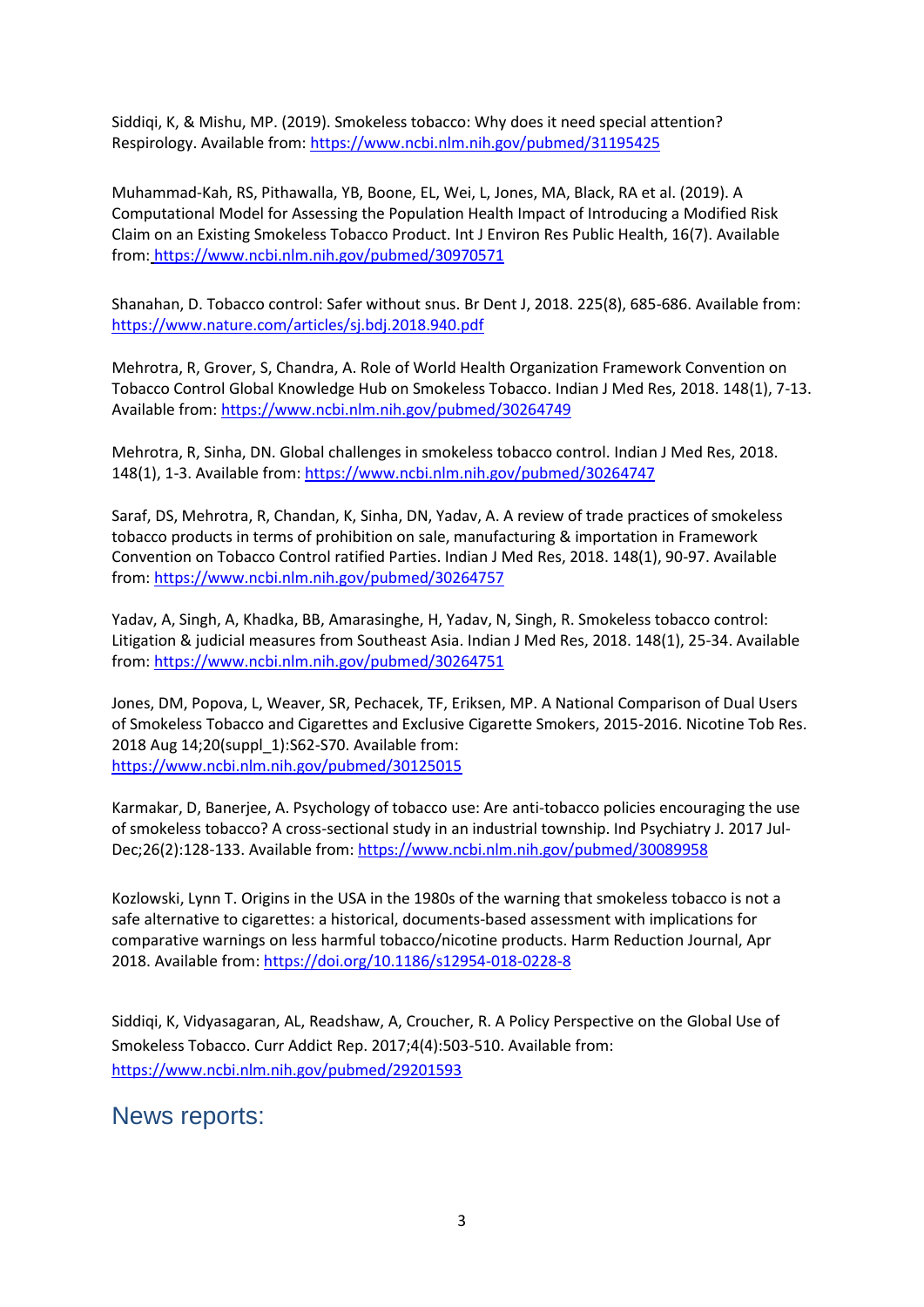**Caruana, D. BAT to Start Manufacturing Nicotine Pouches in Kenya.** *Vaping Post***, 2020. Nov 16, 2020. Retrieved from [https://www.vapingpost.com/2020/11/16/bat-to-start-manufacturing](https://www.vapingpost.com/2020/11/16/bat-to-start-manufacturing-nicotine-pouches-in-kenya/)[nicotine-pouches-in-kenya/](https://www.vapingpost.com/2020/11/16/bat-to-start-manufacturing-nicotine-pouches-in-kenya/)**

Boldt Runners Corporation. Cannadips CBD Secures Funding and Announces Former Altria Senior Executive, Peter Diatelevi, as New CEO. *Cision PR Newswire*, 2020.August 18, 2020. Retrieved from [https://www.prnewswire.com/news-releases/cannadips-cbd-secures-funding-and-announces](https://www.prnewswire.com/news-releases/cannadips-cbd-secures-funding-and-announces-former-altria-senior-executive-peter-diatelevi-as-new-ceo-301113673.html)[former-altria-senior-executive-peter-diatelevi-as-new-ceo-301113673.html](https://www.prnewswire.com/news-releases/cannadips-cbd-secures-funding-and-announces-former-altria-senior-executive-peter-diatelevi-as-new-ceo-301113673.html)

R.J. Reynolds Vapor Company. R.J. Reynolds Vapor Company's Modern Oral Brand, VELO, Expands "The VELO Hustle" With Virtual Pitch Contest Open To Adult Nicotine Consumers Age 25+. *Cision PR Newswire*, 2020. July 30, 2020. Retrieved from [https://www.prnewswire.com/news-releases/rj](https://www.prnewswire.com/news-releases/rj-reynolds-vapor-companys-modern-oral-brand-velo-expands-the-velo-hustle-with-virtual-pitch-contest-open-to-adult-nicotine-consumers-age-25-301103379.html)[reynolds-vapor-companys-modern-oral-brand-velo-expands-the-velo-hustle-with-virtual-pitch](https://www.prnewswire.com/news-releases/rj-reynolds-vapor-companys-modern-oral-brand-velo-expands-the-velo-hustle-with-virtual-pitch-contest-open-to-adult-nicotine-consumers-age-25-301103379.html)[contest-open-to-adult-nicotine-consumers-age-25-301103379.html](https://www.prnewswire.com/news-releases/rj-reynolds-vapor-companys-modern-oral-brand-velo-expands-the-velo-hustle-with-virtual-pitch-contest-open-to-adult-nicotine-consumers-age-25-301103379.html)

O'Donnell, J. With vaping under fire for potential links to seizures, tobacco-free snuff latest alternative to help smokers quit. *USA Today, 2019. April 3, 2019.* Available from: [https://www.usatoday.com/story/news/health/2019/04/03/snuff-chewing-tobacco-vaping-risks](https://www.usatoday.com/story/news/health/2019/04/03/snuff-chewing-tobacco-vaping-risks-smoking-cessation/3325834002/)[smoking-cessation/3325834002/](https://www.usatoday.com/story/news/health/2019/04/03/snuff-chewing-tobacco-vaping-risks-smoking-cessation/3325834002/)

Brodwin, E. Tobacco giant Reynolds just rolled out berry and cream nicotine lozenges as it faces new pressure from Juul for smokeless products. Business Insider Malaysia, 2019. Mar 27, 2019. Available from:<https://www.businessinsider.my/reynolds-rolls-out-nicotine-lozenges-revel-2019-3/>

Chaffee, B. FDA should not permit the U.S. Smokeless Tobacco Company to market Copenhagen Snuff with modified risk claims. UCSF, 2019. Jan 16, 2019. Available from: [https://tobacco.ucsf.edu/sites/tobacco.ucsf.edu/files/wysiwyg/Copenhagen%20Snuff%20MRTPA%2](https://tobacco.ucsf.edu/sites/tobacco.ucsf.edu/files/wysiwyg/Copenhagen%20Snuff%20MRTPA%20comment%20-%20UCSF%20TCORS%20-%20resubmitted%20011619.pdf) [0comment%20-%20UCSF%20TCORS%20-%20resubmitted%20011619.pdf](https://tobacco.ucsf.edu/sites/tobacco.ucsf.edu/files/wysiwyg/Copenhagen%20Snuff%20MRTPA%20comment%20-%20UCSF%20TCORS%20-%20resubmitted%20011619.pdf)

Popova, L. Swedish Match's revised MRTP application didn't adequately address FDA's questions; FDA should deny its application to make reduced risk claims. UCSF, 2019. Jan 16, 2019. Available from: [https://tobacco.ucsf.edu/swedish-matchs-revised-mrtp-application-didnt-adequately-address](https://tobacco.ucsf.edu/swedish-matchs-revised-mrtp-application-didnt-adequately-address-fdas-questions-fda-should-deny-its-application-make-reduced-risk-claims)[fdas-questions-fda-should-deny-its-application-make-reduced-risk-claims](https://tobacco.ucsf.edu/swedish-matchs-revised-mrtp-application-didnt-adequately-address-fdas-questions-fda-should-deny-its-application-make-reduced-risk-claims)

Ringstrom, A. EU court stands by ban on Swedish tobacco product 'snus'. *Reuters, 2018. Nov 22, 2018.* Available from: [https://www.reuters.com/article/us-aspen-pharmacare-hiv/south-africas](https://www.reuters.com/article/us-aspen-pharmacare-hiv/south-africas-aspen-launches-three-in-one-hiv-drug-idUSKCN1NV24Q)[aspen-launches-three-in-one-hiv-drug-idUSKCN1NV24Q](https://www.reuters.com/article/us-aspen-pharmacare-hiv/south-africas-aspen-launches-three-in-one-hiv-drug-idUSKCN1NV24Q)

Lempert, L, & Glantz, S. After TPSAC: RJR failed to demonstrate that Camel Snus, as actually used by consumers, will significantly reduce harm to individuals or benefit population health. UCSF Center for Tobacco Control Research and Education, 2018. Sept 17, 2018. Available from : [https://tobacco.ucsf.edu/after-tpsac-rjr-failed-demonstrate-camel-snus-actually-used-consumers](https://tobacco.ucsf.edu/after-tpsac-rjr-failed-demonstrate-camel-snus-actually-used-consumers-will-significantly-reduce-harm-individuals-or-benefit-population-health)[will-significantly-reduce-harm-individuals-or-benefit-population-health](https://tobacco.ucsf.edu/after-tpsac-rjr-failed-demonstrate-camel-snus-actually-used-consumers-will-significantly-reduce-harm-individuals-or-benefit-population-health)

Riell, H. Smokeless Tobacco Remains Stable. Convenience Store Decisions, 2018. Sept 13, 2018. Available from: <https://cstoredecisions.com/2018/09/13/smokeless-tobacco-remains-stable/>

Hill, David J. Warning label may have misled tobacco consumers for over 30 years. Medical Xpress, 2018. July 26, 2018. Available from: [https://medicalxpress.com/news/2018-07-misled-tobacco](https://medicalxpress.com/news/2018-07-misled-tobacco-consumers-years.html)[consumers-years.html](https://medicalxpress.com/news/2018-07-misled-tobacco-consumers-years.html)